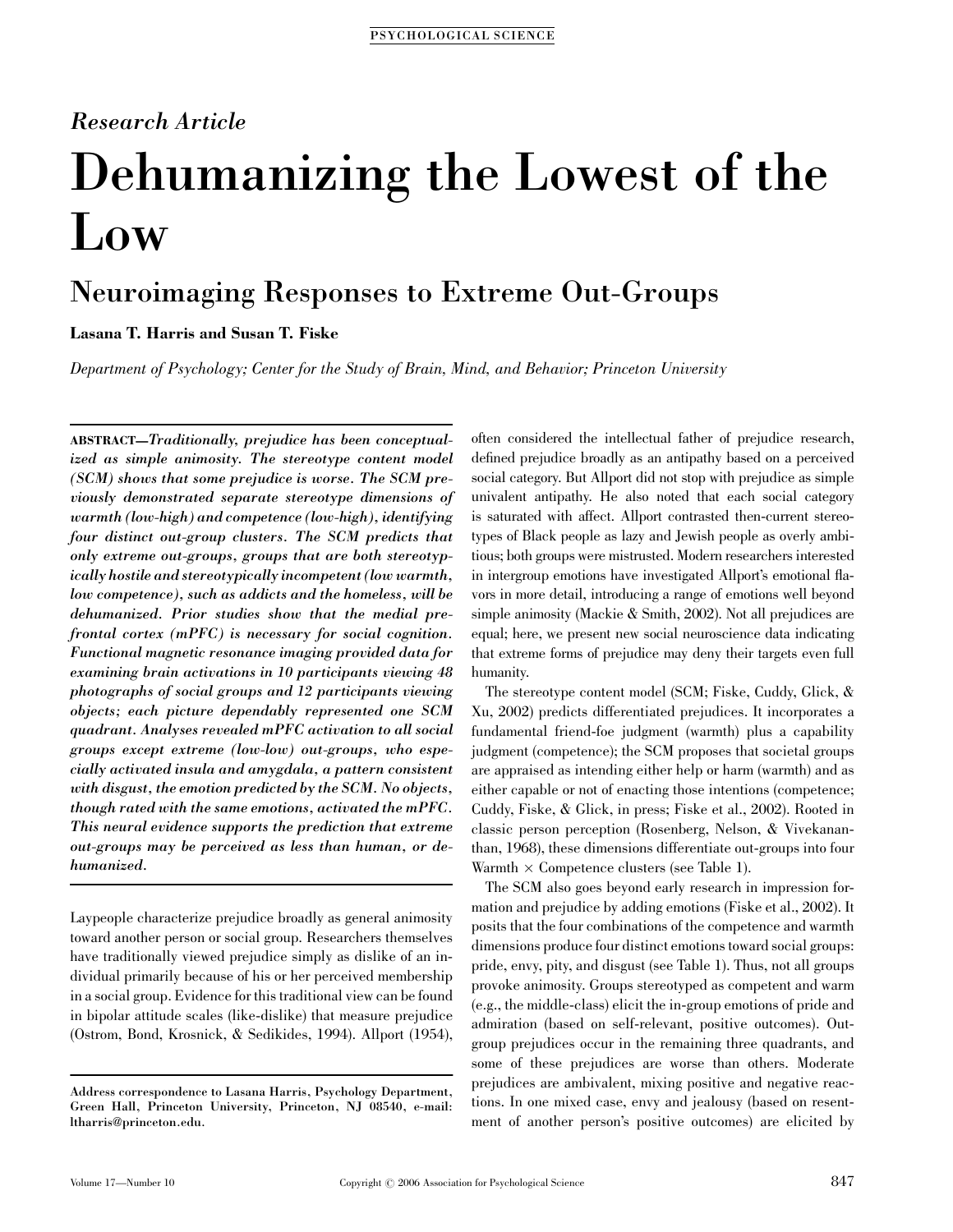#### TABLE 1

Groups and Objects Representing the Four Warmth  $\times$ Competence Clusters of the Stereotype Content Model in Studies 1 and 2

|        | Competence                             |                                            |  |
|--------|----------------------------------------|--------------------------------------------|--|
| Warmth | Low                                    | High                                       |  |
| High   | Pity                                   | Pride                                      |  |
|        | Elderly people                         | Middle-class Americans                     |  |
|        | Disabled people                        | American Olympic athletes                  |  |
|        | Cemetery (object control)              | U.S. space shuttle                         |  |
|        | Collapsed building                     | (object control)                           |  |
|        | (object control)                       | Princeton tiger statue<br>(object control) |  |
| Low    | Disgust                                | Envy                                       |  |
|        | Homeless people                        | Rich people                                |  |
|        | Drug addicts                           | Business professionals                     |  |
|        | Overflowing toilet<br>(object control) | Stack of money<br>(object control)         |  |
|        | Vomit (object control)                 | Sports car (object control)                |  |

Note. The emotion associated with each quadrant is indicated in italics. Participants in Study 1 viewed 48 photographs of the social groups listed. Participants in Study 2 viewed one image of each of the objects listed.

groups stereotyped as competent, but not warm (e.g., rich people); envy admits respect but harbors dislike. In the other mixed combination, groups stereotyped as warm, but not competent (e.g., elderly people), elicit pity and sympathy (emotions reserved for people with uncontrollable negative outcomes). Pity admits benign reactions but also disrespect.

Only the most extreme out-groups, the low-low, receive unabashed disliking and disrespect: Groups stereotyped as neither warm nor competent elicit the worst kind of prejudice—disgust and contempt—based on perceived moral violations and subsequent negative outcomes that these groups allegedly caused themselves. Disgust is unique among the emotions predicted by the SCM because it can target either humans or nonhumans, making people functionally equivalent to objects. We focus here on this most extreme form of prejudice, simultaneous dislike and disrespect.

Extreme discrimination reveals the worst kind of prejudice: excluding out-groups from full humanity (Allport, 1954). Outgroup dehumanization is at least as old as the U.S. Constitution<sup>1</sup> and as modern as current forms of dehumanization, described by out-group infrahumanization theory (Haslam, 2005; Leyens et al., 2001, 2003). Implicit in Allport's (1954) work and explicit in the more modern accounts is the idea that severe prejudices reduce the target to less than a human individual, sometimes an animal and sometimes an object (Haslam, 2005).

Social psychological theory underscores the idea of perceiving some out-groups as less than people. Bar-Tal (1989) theorized that groups acting outside societal norms would be excluded from other human groups; Struch and Schwartz (1989) argued that all out-groups allegedly possess a lesser degree of humanity than the in-group. In discussing evil, Staub (1989) often spoke of moral exclusion, the belief that some social groups operate beyond moral rules and values (cf. Opotow, 1990). Most relevant is the research of Leyens et al. (2001, 2003) on outgroup infrahumanization, which demonstrates that dehumanized groups are believed not to experience complex human emotions or to share in-group beliefs. According to the SCM, the lowwarmth/low-competence quadrant uniquely captures dehumanizing prejudice. Members of social groups that fall into this cluster may not be perceived as fully human, but definitive evidence that these lowest out-groups are categorized as less than human remains elusive. In particular, the field lacks data that go beyond self-reports, which are vulnerable to social desirability biases.

Accumulating data from social neuroscience establish that medial prefrontal cortex (mPFC) is activated when participants engage in distinctly social cognition<sup>2</sup> (Amodio & Frith, 2006; Ochsner, 2005). Prior functional magnetic resonance imaging (fMRI) data show the mPFC as differentially activated in social compared with nonsocial cognition. For example, such differential mPFC activation has been observed in (a) social cognition tasks in which participants form an impression of a person, rather than an object (e.g., Macrae, Heatherton, & Kelley, 2004; Mason & Macrae, 2004; Mitchell, Banaji, & Macrae, 2005 $^3$ ); (b) reactions involving interpersonal affect (Haxby, Gobbini, & Montgomery, 2004; Leibenluft, Gobbini, Harrison, & Haxby, 2004; Ochsner et al., 2004); and (c) theory-of-mind tasks (e.g., Castelli, Happe, Frith, & Frith, 2000; Frith & Frith, 2001; Gallagher & Frith, 2002; Saxe, Carey, & Kanwisher, 2004; Saxe & Wexler, 2005). It has also been found when participants (d) make individuating or dispositional inferences to a person rather than an object (Harris, Todorov, & Fiske, 2005), (e) think about themselves (Macrae et al., 2004), (f) make personal (vs. impersonal) moral judgments (Greene, Sommerville, Nystrom, Darley, & Cohen, 2001), (g) think about other players in games involving trust and second-guessing of their decisions (McCabe, Houser, Ryan, Smith, & Trouard, 2001; Sanfey, Rilling, Aronson, Nystrom, & Cohen, 2003), and (h) mentally navigate the social (vs. physical) world (Kumaran & Maguire, 2005). In all these varied cases, participants were required to make social judgments about people. Thus, converging evidence indicates that

<sup>&</sup>lt;sup>1</sup>The U.S. Constitution, Article 1, Section 2, considered an African American slave to be three fifths of a person, implying that these people were perceived as less than human at the time the Constitution was written.

 $^{2}$ We are not implying that the function of mPFC is solely social cognition. The evidence as to its exact functions is still being gathered. However, the literature indicates that mPFC activation reliably covaries with social cognition, that is, thinking about people, compared with thinking about objects.

 ${}^{3}$ Space precludes our listing another 10 to 15 studies; those references can be obtained from us upon request.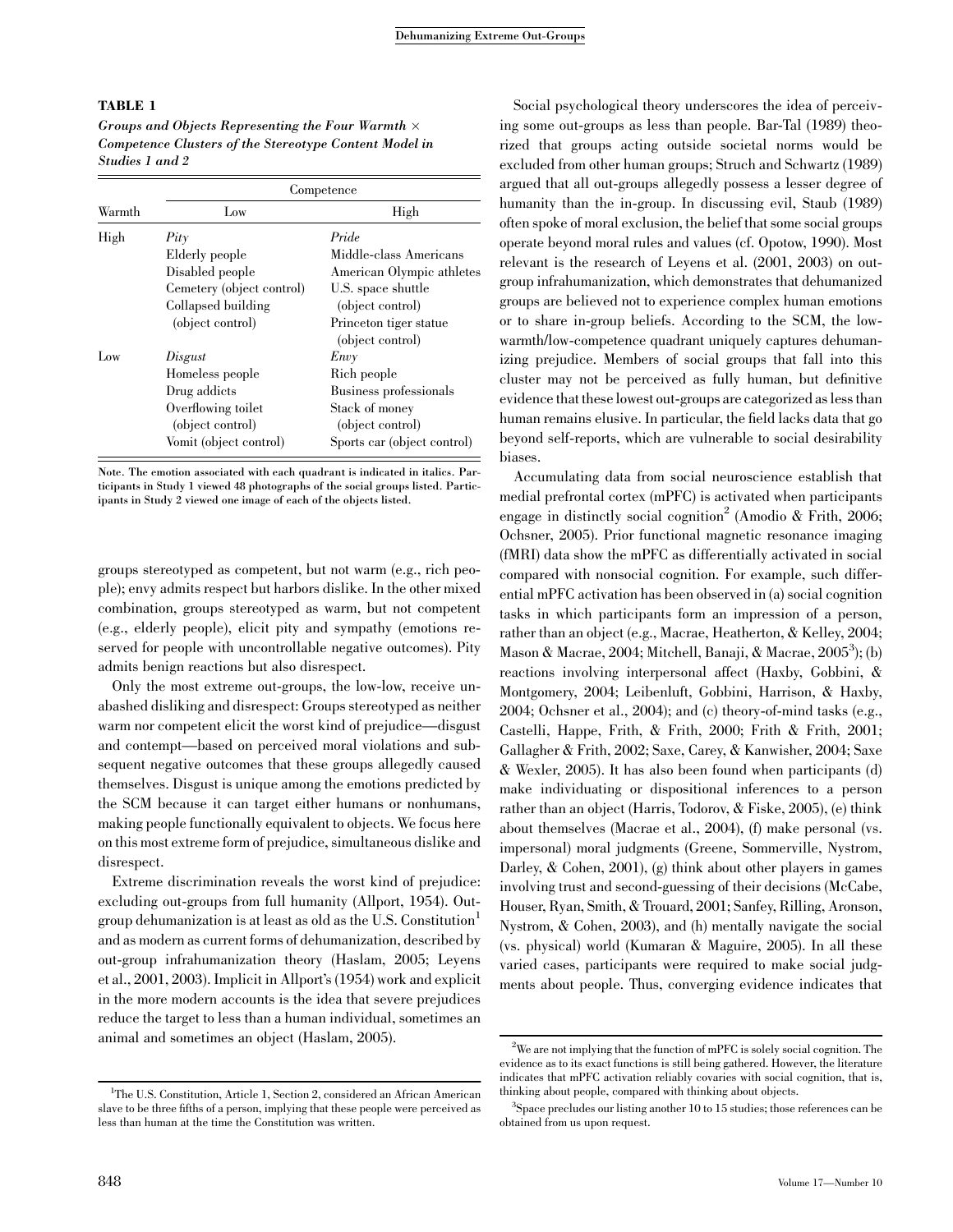the mPFC is an index of social cognition that activates whenever people are thinking about a person, whether self or other.

All these considerations suggest that social groups falling into the low-warmth/low-competence quadrant of the SCM might not significantly activate the mPFC. People dehumanize these groups, not perceiving them as human to the same extent that they perceive in-groups or moderate out-groups as fully human. Compared with the in-group and other out-groups, extreme out-groups may not promote significant mPFC activation if they are not processed primarily as human beings. Their mPFC activation might even be equivalent to that for objects in the same SCM quadrant. In the study we report here, we tested these hypotheses.

# **METHOD**

Participants saw images of different social groups (Study 1) and objects (Study 2) and made an affective assessment of each picture. For instance, the participants saw an image of a disabled person, and then decided which of the four SCM emotions best described how the image made them feel. Blood-oxygenlevel-dependent (BOLD) signal changes were recorded during these assessments. The few differences in method between the two studies are noted.

#### Participants

Princeton University undergraduates participated for course credit, 10 in Study 1 and 12 in Study  $2.^4$  Participants were righthanded and reported no abnormal neurological condition, head trauma, or brain lesions. All participants had normal or corrected vision and provided informed consent. The mean age across the two studies was 19.5 years; 12 participants were women, and 6 were ethnic minorities (2 Black, 2 Asian, 2 Hispanic).

### Stimuli

The stimuli in Study 1 were 48 color photographs of eight different social groups; each picture depicted one of the four SCM quadrants. A total of 254 undergraduates had pretested 80 images on paper, each rating about one third of the pictures, responding to "How much of the following emotions does this picture make you feel?'' Each picture was rated on each of the four emotions (pride, envy, pity, disgust) using a 5-point scale  $(1=$  none at all,  $5 =$  extreme). A separate repeated measures analysis of variance (ANOVA) and a t test were conducted for each picture, and only pictures with reliable effects were selected, as follows. First, a 2 (high vs. low warmth)  $\times$  2 (high vs. low competence) general linear model was computed for each picture, comparing ratings for the SCM emotion associated with the depicted group and ratings for the emotions associated with the other three quadrants. Those pictures without significant

F statistics for this interaction were dropped (for all statistics, the level of significance adopted was  $\alpha = .05$ ). Next, a t test against zero was run on each of the remaining pictures, and those with a nonsignificant  $t$  value were dropped. Thus, each image retained and subsequently used in the imaging study was rated as uniquely eliciting its predicted emotion, compared with the other emotions and compared with zero. Finally, the undergraduates rated the remaining pictures on a number of dimensions (visual complexity, arousal, aesthetic appeal, quality of picture, and intensity of expression), so we could determine whether the pictures from each quadrant differed from the pictures in the other quadrants in these characteristics. A multivariate test and subsequent  $t$  test against zero revealed that the disgust quadrant was significantly different from the other three quadrants only on visual complexity,  $t(1198) = 3.08$ ,  $p < .05$ ,  $p_{\text{rep}}$  > .88. None of the other dimensions showed any significant differences between any of the SCM quadrants.

The stimuli in Study 2 were eight images of objects. They were selected using the same pretesting procedures used for the stimuli in Study 1.

# Scanning Parameters

All fMRI scanning was conducted at Princeton's Center for the Study of Brain, Mind, and Behavior, which uses a 3.0-T Siemens Allegra head-dedicated MR scanner. The stimuli were presented by a Dell computer projecting to a screen mounted at the rear of the scanner bore. While supine, participants viewed the screen through a series of mirrors. Responses were recorded using bimanual fiber-optic response pads (Current Designs, Inc., http:// www.curdes.com/response). Prior to functional echoplanar imaging (EPI), subjects received a short series of structural MRI scans to allow for subsequent functional localization. These scans took approximately 12 min and included (a) a brief scout for landmarking and (b) a high-resolution whole-brain magnetization-prepared rapid gradient-echo (MPRAGE) sequence for later localization and intersubject registration. Functional imaging then proceeded using an EPI sequence that allowed for whole-brain coverage in a relatively short period of time (thirtytwo 3-mm axial slices, 1-mm gap, repetition time  $= 2$  s, echo time  $=$  30 ms). In-plane resolutions were 3 mm  $\times$  3 mm (196-mm field of view,  $64 \times 64$  matrix).

# Procedure

The two studies followed similar procedures; differences are noted. Before entering the scanner, each participant practiced the task on a computer by rating a number of neutral pictures (landscapes) on each of the four emotions (pride, envy, pity, disgust). This provided the opportunity for participants to familiarize themselves with the task. Inside the scanner, participants saw the photographs in a series of six runs of 10 photographs each. In Study 1, they saw each photo only once. In Study 2, the selected experimental pictures were presented three times

<sup>&</sup>lt;sup>4</sup>Note that the entirely repeated measures design characteristic of social neuroscience compensates for the fact that the study involved fewer participants than in most social psychological research.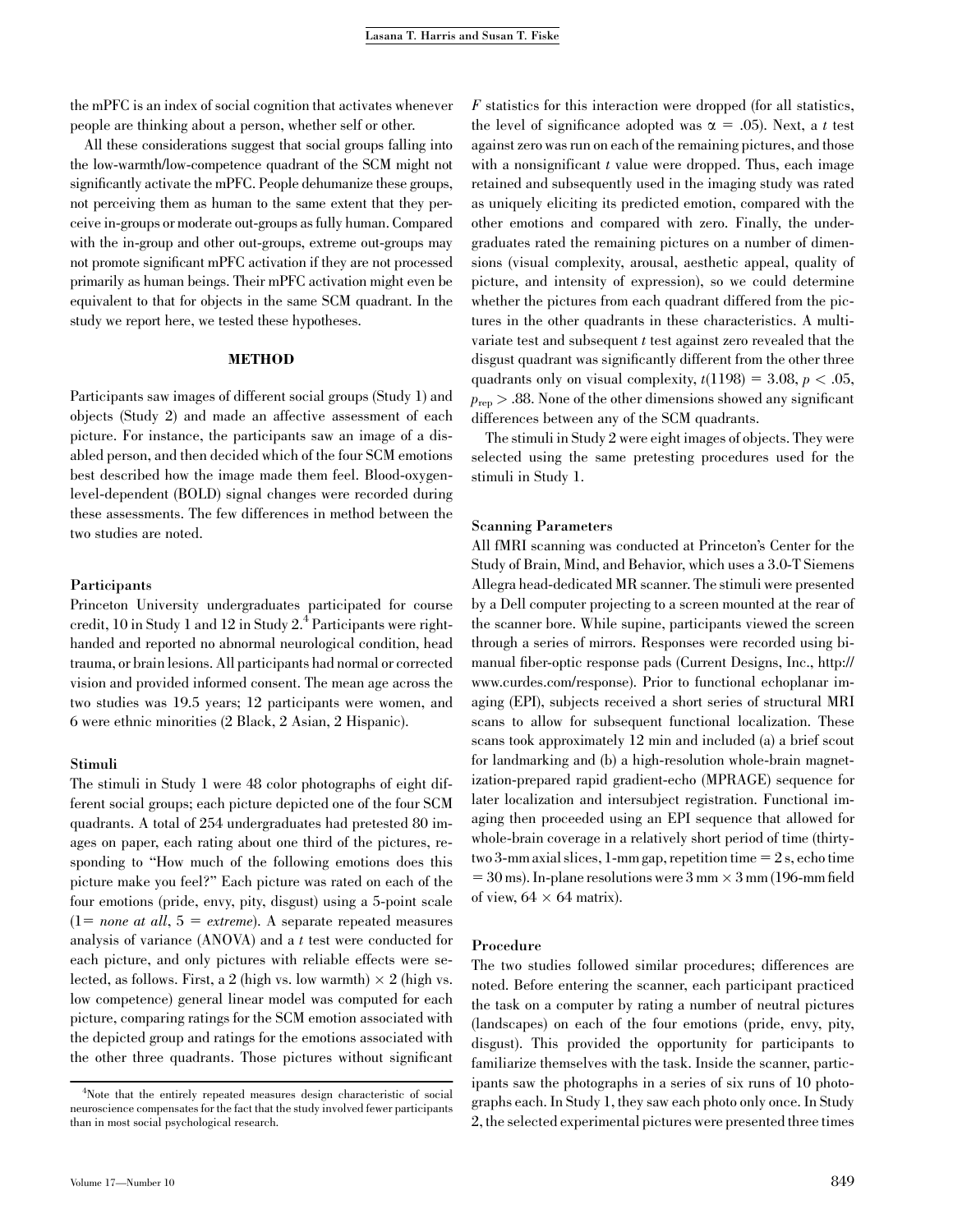each, and each run contained 6 filler pictures of neutral stimuli randomly selected from the pretest pool. Data from the filler images are not relevant here and are not presented. All pictures were randomly sequenced for each run, and run order was randomized for each participant. Each picture appeared for 6 s in Study 1 and 4 s in Study 2, followed by a response screen asking participants to indicate which of the four emotions they most felt toward the picture just displayed. This response screen was presented for 2 s in Study 1 and 4 s in Study 2. The interstimulus interval was 12 s after response. During this time, a black screen displayed a green fixation cross. Then the green cross turned red for 1 s, signaling that the next picture was about to appear.

After the scanning session, outside the scanner, participants again saw the stimuli, but in gray scale on paper. Their task replicated the pretest: rate each of the images on each of the four emotions, along a 5-point scale. Also, the participants indicated whether they felt any additional emotion beyond the four options provided. Finally, they were probed for suspicion; none were suspicious. The participants were then thoroughly debriefed, given credit, and thanked.

#### Preprocessing

Both image preprocessing and statistical analysis used Brain Voyager 2000, version 4.8. Before statistical analysis, image preprocessing consisted of (a) correction of slice acquisition order, (b) 3-D rigid-body motion correction, (c) voxel-wise linear detrending across time, and (d) temporal band-pass filtering to remove lowand high-frequency (scanner- and physiology-related) noise. Distortions of EPI images were corrected with a simple affine transformation. Functional images were registered to the structural images and interpolated to cubic voxels. After co-registering participants' structural images to a standard image using a 12-parameter spatial transformation, we transformed functional data similarly, with a standard moderate degree of spatial smoothing (Gaussian 8-mm full-width/half-maximum filter).

#### Data Analysis

Data were analyzed using the general linear model available in the Brain Voyager software package. A series of regressions examined BOLD brain activity in response to each of the four

# TABLE 2

Proportion of the Initial Ratings Indicating That the Pictures in Each Quadrant Elicited the Predicted Emotion

| Quadrant |          |          |          |  |  |  |
|----------|----------|----------|----------|--|--|--|
| Pride    | Envy     | Pity     | Disgust  |  |  |  |
| .70(.05) | .52(.10) | .83(.05) | .64(.06) |  |  |  |

Note. The pictures in each quadrant were rated as eliciting the predicted emotion at a rate well above chance (.25). Standard errors are in parentheses.

kinds of stimuli (i.e., those hypothesized to elicit pride, envy, pity, and disgust). Contrast maps were then created for each participant by simply subtracting the activation during exposure to each picture from the activation during the fixation-cross display. The resulting maps were then averaged across participants and registered to a standard Talairach brain, with coordinates based on this standard system (Talairach & Tournoux, 1988). Additionally, each cell was compared with the other three cells in a contrast analysis  $(+3 -1 -1 -1)$ . These results are discussed where appropriate. Random-effects analyses were performed on all imaging data.

# RESULTS

Judgments made by Study 1 participants while in the scanner revealed that they identified the predicted emotions for the pictures of the social groups at rates well above chance (i.e., .25; see Table 2), which indicated that they agreed with the pretest data for the stimuli. Further, a point-biserial correlation revealed that while outside the scanner, participants rated a photo in the low-warmth/low-competence cell higher on disgust, using a 5-point Likert scale, if they had, as predicted, categorized the picture as disgusting while they were inside the scanner (i.e., scored a "hit") than if they had identified the picture as eliciting another emotion,  $r(120) = .65$ ,  $p < .05$ ,  $p_{rep} > .88$ .

All reported imaging results are significant at  $\alpha = .01$  ( $p_{\text{rep}}$ ) .95) unless otherwise noted. The Study 1 subtractive analysis against fixation completely supported the dehumanization hypothesis. Significant mPFC activity (see Fig. 1) was revealed for pride,  $t(9) = 3.48$  at  $x = -2$ ,  $y = 48$ ,  $z = -7$  (29 voxels); envy,  $t(9) = 4.89$  at  $x = -7$ ,  $y = 51$ ,  $z = -1$  (427 voxels), and pity,  $t(9)$  $= 4.40$  at  $x = -5$ ,  $y = 53$ ,  $z = -1$  (31 voxels); but no significant mPFC activity beyond a significant threshold emerged for the disgust cell (see Fig. 2). The disgust cell instead was associated with activations in left insula,  $t(9) = 6.69$  at  $x = -41$ ,  $y = 13$ ,  $z = 0$  (318 voxels), and right amygdala,  $t(9) = 3.72$  at  $x = 22$ ,  $y = -2, z = 17$  (22 voxels); these activations are consistent with disgust responses to objects (Schafer, Schienle, & Vaitl, 2005).<sup>5</sup>

In addition, the activated mPFC anatomical locations did overlap. Fourteen voxels were common for the three areas of mPFC activation, and an examination of the conjunction of these three sets of activation revealed an area of 432 voxels (see Table 3 for a region-of-interest, ROI, analysis of these areas).

Finally, a 3-versus-1 contrast analysis revealed no mPFC activity beyond a significant threshold for the pictures of low-warmth/lowcompetence (disgust) social groups, compared with the average

<sup>&</sup>lt;sup>5</sup>The other cells activated the same insula and amygdala areas, relative to fixation, but a 3-versus-1 contrast indicated that only the hypothesized disgust cell activated the amygdala more than the remaining three cells, and that the hypothesized disgust and envy cells activated the insula in this contrast whereas the remaining two cells did not. Although there was not a complete double dissociation, the disgust cell showed more arousal or disgust generally than the others, while failing to activate the mPFC as much as the others.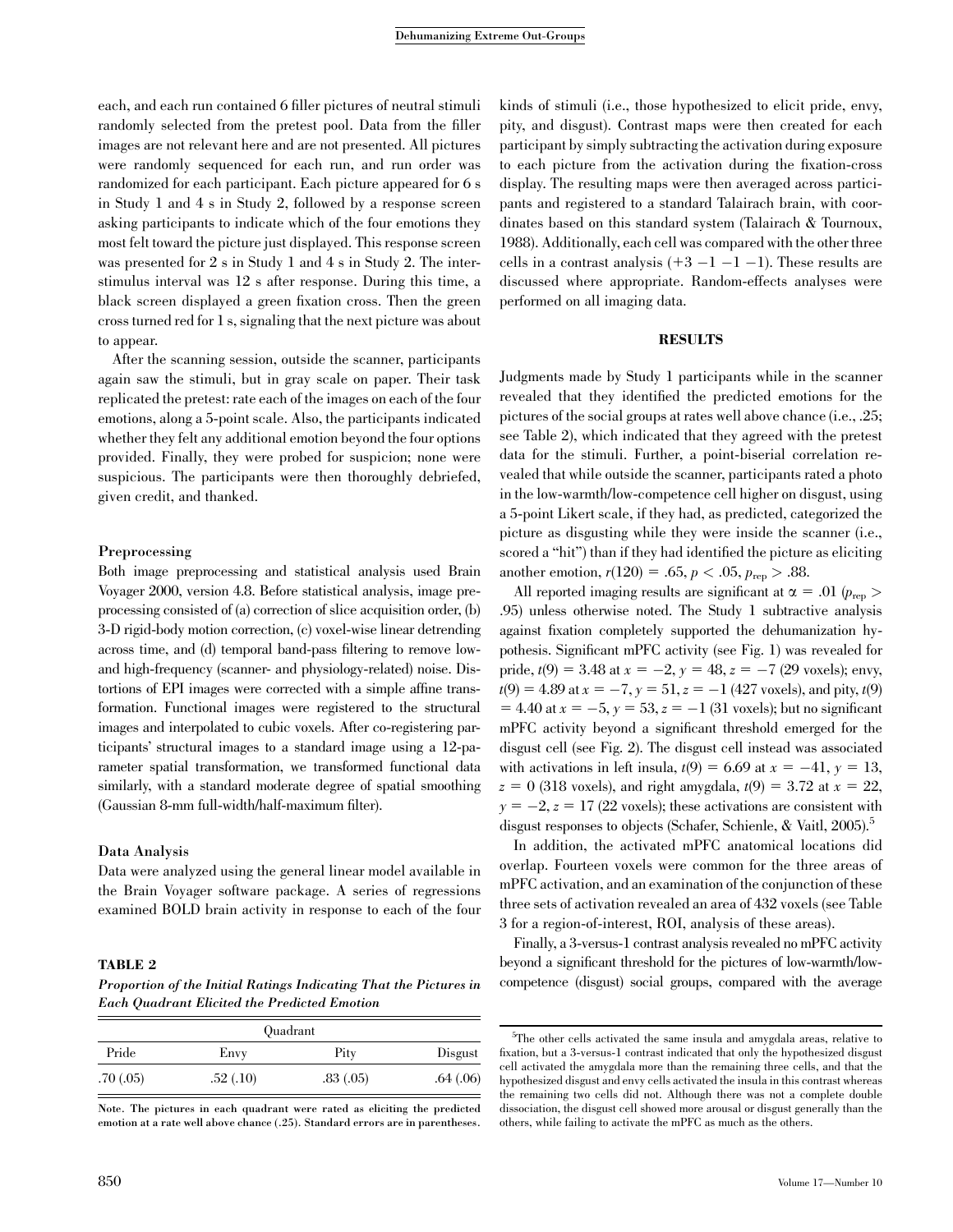

Fig. 1. Results of a subtractive analysis of blood-oxygen-level-dependent (BOLD) activations in Study 1. Activation during fixation was subtracted from activation while participants viewed pictures of social groups representing the four quadrants of the stereotype content model (SCM). Results for the three SCM cells (pride, envy, and pity) showing significant activation in medial prefrontal cortex (mPFC) are shown here. The coordinates are from Talairach and Tournoux (1988). The circled areas indicate mPFC activation. Positive t values indicate greater activation to the out-group pictures in the indicated quadrant, and negative  $t$  values indicate greater activation to the fixation cross.  $A =$  anterior;  $R = right.$ 



Fig. 2. Blood-oxygen-level-dependent (BOLD) activations when participants viewed (a) pictures of low-competence/low-warmth groups in Study 1 and (b) pictures of disgusting objects in Study 2. The Y coordinates are from Talairach and Tournoux (1988). Positive t values indicate greater activation to the out-group pictures in the indicated quadrant, and negative t values indicate greater activation to the fixation cross.  $R = right.$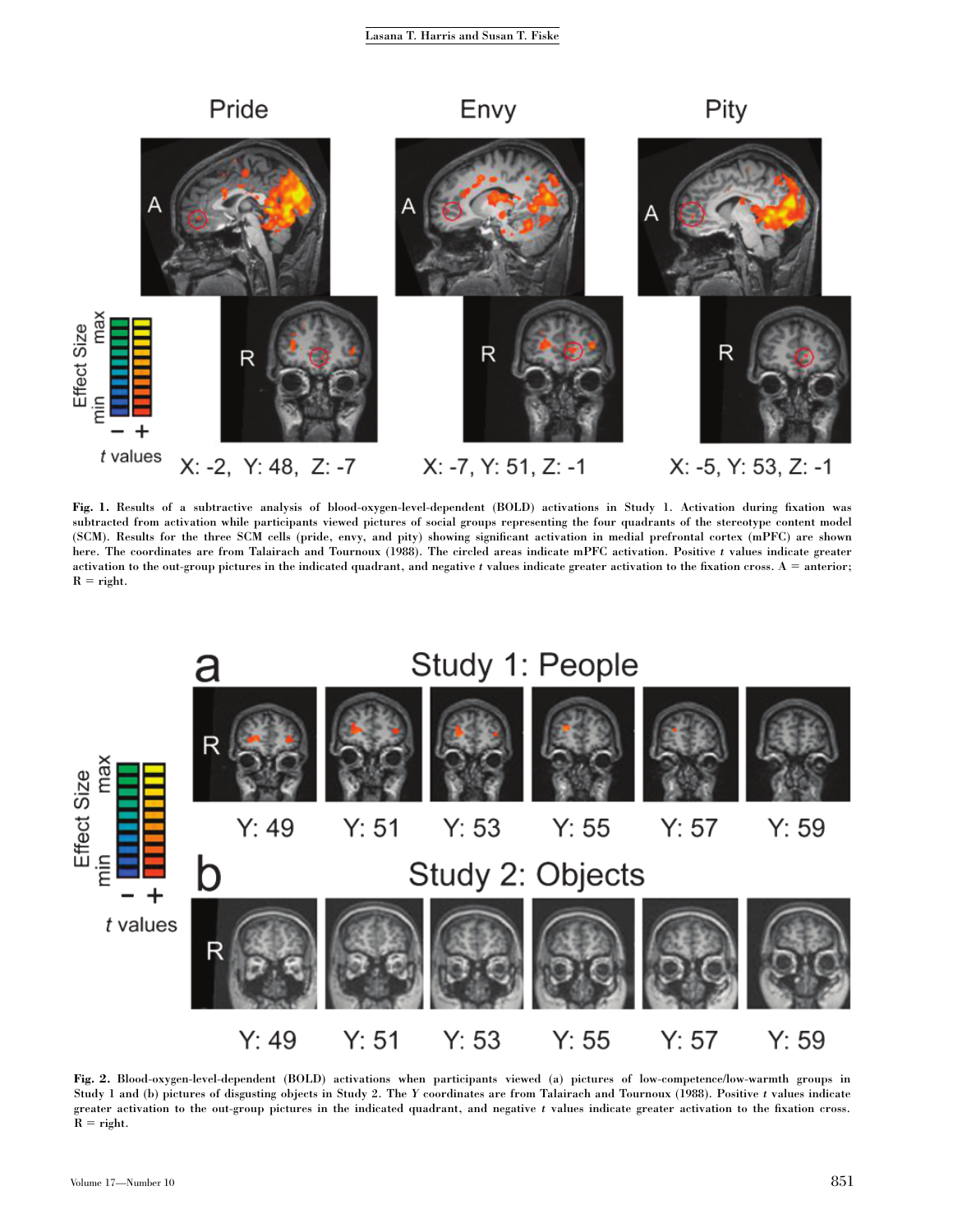#### TABLE 3

Estimated Effect Sizes and t Values for Clusters of Overlapping Voxels in Medial Prefrontal Cortex (mPFC) in Study 1

|         | Voxels activated by<br>all three emotions<br>activating mPFC<br>(common overlap) |                 | Voxels activated by<br>any of the three<br>emotions activating<br>mPFC (additive<br>overlap) |            |
|---------|----------------------------------------------------------------------------------|-----------------|----------------------------------------------------------------------------------------------|------------|
| Emotion | Maximal<br>t value                                                               | $\eta_{_p}{}^2$ | Maximal<br>t value                                                                           | $\eta_p^2$ |
| Pride   | 3.96                                                                             | .47             | 4.03                                                                                         | .47        |
| Envy    | 4.27                                                                             | .50             | 4.89                                                                                         | .57        |
| Pity    | 3.55                                                                             | .41             | 4.39                                                                                         | .52        |
| Disgust | 2.79                                                                             | .30             | 3.06                                                                                         | .34        |

activation to pictures of social groups in the other three SCM cells.6

In Study 2, analysis comparing activation in response to pictures of objects relative to fixation also revealed no mPFC activity above baseline for objects pretested as eliciting disgust (see Fig. 2). Furthermore, a 3-versus-1 contrast analysis revealed no differential mPFC activation for these disgusting objects, compared with objects in the other three cells. Therefore, we could infer that the emotion of disgust itself was not sufficient to generate mPFC activity. Two of the remaining three cells also did not activate mPFC in either the subtractive analysis or the 3-versus-1 contrast. In fact, only a subtractive analysis of the imaging data in Study 2 revealed small yet significant mPFC activation for the objects pretested as eliciting envy,  $t(11) = 3.13$  at  $x = -9$ ,  $y = 49$ ,  $z = 3$  (five voxels). Pride, envy, and pity are social emotions felt only via the presence, implied or actual, of another person (Fiske, Cuddy, & Glick, 2002). Careful debriefing of participants after both the pretest and the imaging session made it apparent that they would report feeling envy in particular toward objects only if the presence of a person was implied. For instance, a stack of money (one of the stimuli representing this quadrant) implied wealth, and participants reported feeling envious of the wealthy person, not the

object. The subtractive analysis showed no significant mPFC activation to the objects in the pride and pity cells.

# GENERAL DISCUSSION

As hypothesized, members of some social groups seem to be dehumanized, at least as indicated by the absence of the typical neural signature for social cognition, as well as the exaggerated amygdala and insula reactions (consistent with disgust) and the disgust ratings they elicit. This conclusion is supported by the relative lack of mPFC activation when participants viewed pictures of low-low social groups. It is also supported by the finding of mPFC activation when these same participants viewed pictures of social groups that did not fall into this cell of the SCM. Additional research also supports the idea that not just any out-group is dehumanized: Significant mPFC activity emerged when White participants looked at Black faces in an age-categorization task (Harris & Fiske, 2003; Wheeler & Fiske,  $2005$ ).<sup>7</sup> In addition, the low-low quadrant differentially elicits neural patterns consistent with disgust (insula) and fear (amygdala), according to meta-analyses (Murphy, Nimmo-Smith, & Lawrence, 2003; Phan, Wager, Taylor, & Liberzon, 2002).

The current results empirically support the idea of dehumanization and are consistent with verbal reports. By providing neural evidence of the phenomenon, these data go beyond verbal reports, which may be subject to self-presentational concerns. Furthermore, if replicated and extended, this kind of evidence could begin to help explain the all-too-human ability to commit atrocities such as hate crimes, prisoner abuse, and genocide against people who are dehumanized (Allport, 1954; Fiske, Harris, & Cuddy, 2004).

Acknowledgments—We thank the Princeton University Center for Brain, Mind, and Behavior for their generous support of this research project. We would also like to thank the Princeton seminar on Neuroscience and Social Decision-Making, as well as David Amodio, Jacque-Phillippe Leyens, Jason Mitchell, and Kevin Ochsner for their feedback.

# **REFERENCES**

- Allport, G.W. (1954). The nature of prejudice. Reading, MA: Addison-Wesley.
- Amodio, D.M., & Frith, C.D. (2006). Meeting of minds: The medial frontal cortex and social cognition. Nature Reviews Neuroscience, 7, 268–277.

<sup>6</sup> The high-warmth/low-competence (pity) social groups also did not show more mPFC activity than the other social groups in the 3-versus-1 contrast. However, note that mPFC activation in the pity cell (unlike the disgust cell) was significant, relative to fixation, in the main analysis. The 3-versus-1 contrast analysis compares activation for the focal cell with activation across the average of the remaining three cells. In our case, if the mean BOLD signal change of the pride and envy cells was significantly bigger than that of the disgust cell, and the pity cell showed only a moderate effect, then the resulting  $t$  test for the pity cell would reveal a significant difference. Thus, although the 3-versus-1 contrasts were significant for both the disgust cell and the pity cell, only in the case of the disgust cell does this result converge with the results of the initial analysis against fixation in showing insufficient activation above baseline. Analyses of the effect size for the overlapping voxels in mPFC in the fixation contrast analysis showed that the disgust cell had the smallest effect, for either common areas or additive areas (see Table 3). Finally, this finding for the pity cell fits with the continuum model of impression formation (Fiske, Lin, & Neuberg, 1999), within which the SCM is couched. The continuum model allows for varying degrees of categorical and individuated perception.

 $^{7}$ In this paradigm, White participants were primed to individuate or categorize Black faces, in separate scanning runs. The results replicated the published effects of activation in amygdala and insula (vigilance-related and arousal-related areas) when the faces were treated categorically, but those effects were eliminated when the faces were individuated.